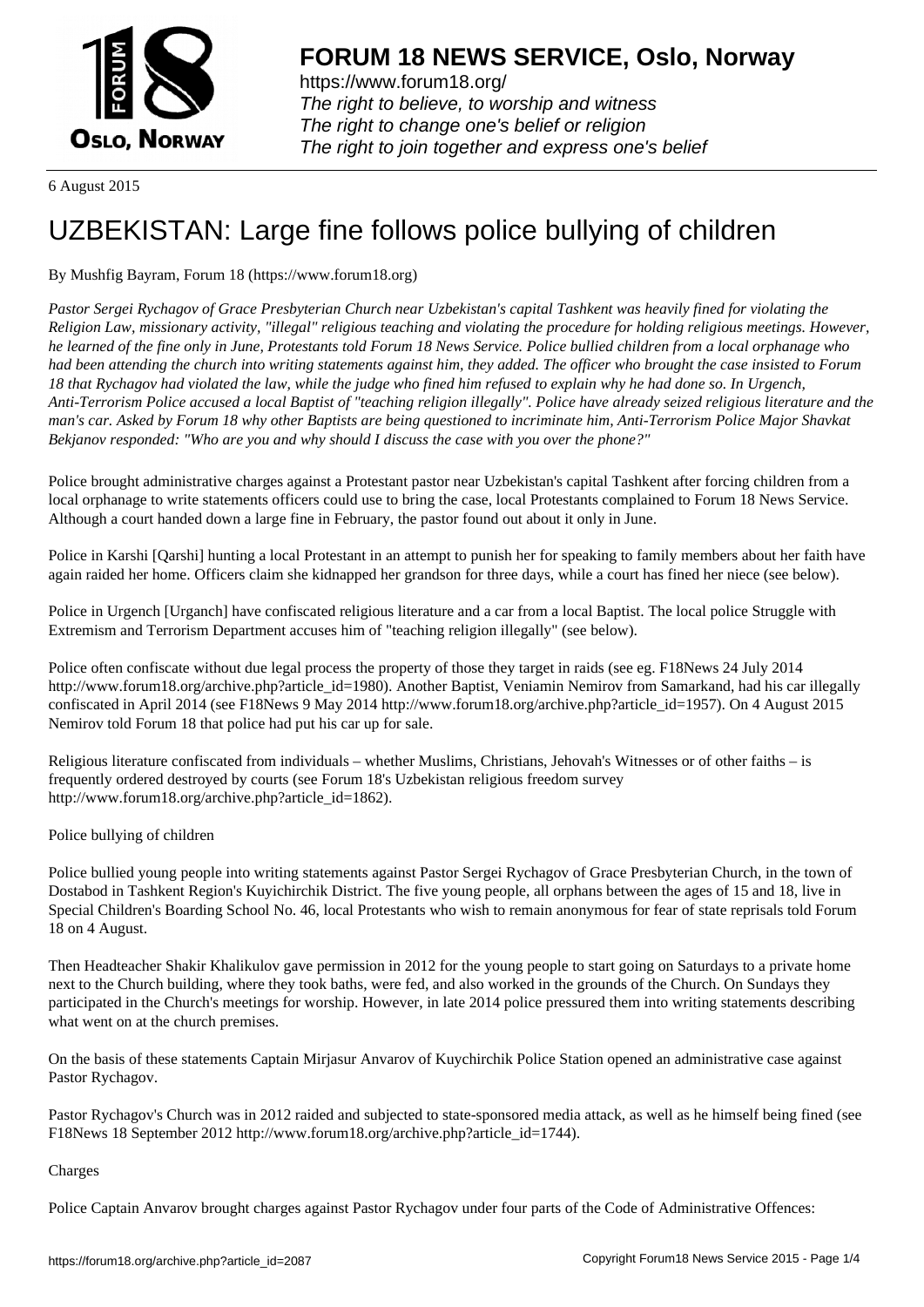- Article 201, Part 2 ("Violation of the procedure for holding religious meetings, street processions, or other religious ceremonies");

- Article 240 (Violation of the Religion Law), Part 1 ("Carrying out of unauthorised religious activity, evasion by leaders of religious organisations of registration of the charter of the organisation, and the organisation and conduct of special children's and youth meetings, as well as vocational, literature and other study groups not relating to worship");

- Article 240, Part 2 ("Attracting believers of one confession to another (proselytism) and other missionary activity");

- and Article 241, Part 1 ("Teaching religious beliefs without specialised religious education and without permission from the central organ of a [registered] religious organisation, as well as teaching religious beliefs privately").

Rychagov "violated the Religion Law", Captain Anvarov insisted to Forum 18 on 5 August. Asked why he opened a case against the Pastor for helping orphans, Anvarov responded: "I can't tell you about the case over the phone, you need to come to our office." When Forum 18 asked why Pastor Rychagov was charged under Article 241, even though he has religious education and is a Pastor of a state-registered Church, Anvarov put the phone down.

Massive fine in February, Pastor learned of hearing and fine in June

Judge Khakim Malikov of Tashkent Region's Kuyichirchik District Criminal Court heard the case against Rychagov on 27 February – even though the Pastor (who was away in Russia) had not been told of the hearing and so was not present and could not arrange to be defended. The Judge fined him 9,472,000 Soms (about 30,360 Norwegian Kroner, 3,380 Euros, or 3,675 US Dollars at the inflated official exchange rate).

Rychagov, who remains in Russia, found out about the hearing and fine via his Church only on 22 June, local Protestants who know him, and who asked not to be named for fear of state reprisals, told Forum 18.

Local Protestants told Forum 18 that the hearing and punishment of Pastor Rychagov were illegal. For example:

- none of the young people's statements were dated;

- the case was registered on 24 December 2014 but the hearing took place on 27 February 2015 – exceeding Administrative Code Article 36's two-month limit for bringing cases to court;

- there is no evidence in the case materials that Rychagov was notified in advance of the court hearing;

- and contrary to the charges under Article 241, Rychagov has a religious education, and his Church is officially registered with Tashkent Region's Justice Department.

Asked by Forum 18 on 5 August why he fined Pastor Rychagov in his absence and with violations of legal procedure, Judge Malikov refused to answer. He claimed instead that Rychagov "ran away and is being searched for". When Forum 18 repeated the earlier question and asked why Article 241 was used when it does not apply to an authorised person of a state-registered religious organisation, he replied "no comments over the phone" before refusing to discuss the case further.

Police still hunting woman, harassing and charging family

Police in Karshi in the south-eastern Kashkadarya Region are still hunting Guljahon Kuzebayeva, a local Protestant, local Protestants who asked not to be named for fear of state reprisals told Forum 18 on 31 July.

Kuzebayeva has been in hiding from police since July 2014, as they allege she talked to family members about her Christian faith. She fears torture during interrogation and possible short-term jailing, fellow Protestants have told Forum 18 (see F18News 14 April 2015 http://www.forum18.org/archive.php?article\_id=2055).

The use of informal physical violence and torture against women and men, or threats of this, by the authorities is widespread in Uzbekistan (see Forum 18's Uzbekistan religious freedom survey http://www.forum18.org/archive.php?article\_id=1862).

Between 7 and 23 May police harassed and raided Kuzebayeva's relatives and neighbour in repeated attempts to find her. They behaved insultingly, "like hooligans", local Protestants complained (see F18News 4 June 2015 http://www.forum18.org/archive.php?article\_id=2070). In early July the raids and harassment continued (see F18News 24 July 2015 http://www.forum18.org/archive.php?article\_id=1980).

At lunchtime on 24 July, Ilhom Yakhshiyev, Fakhridddin Jurayev and Dilmurod Boboyev of Karshi Police came to Kuzebayeva's home. They told her family that her daughter-in-law Dilnora Boboyeva (no relation of Dilmurod Boboyev) allegedly claimed in May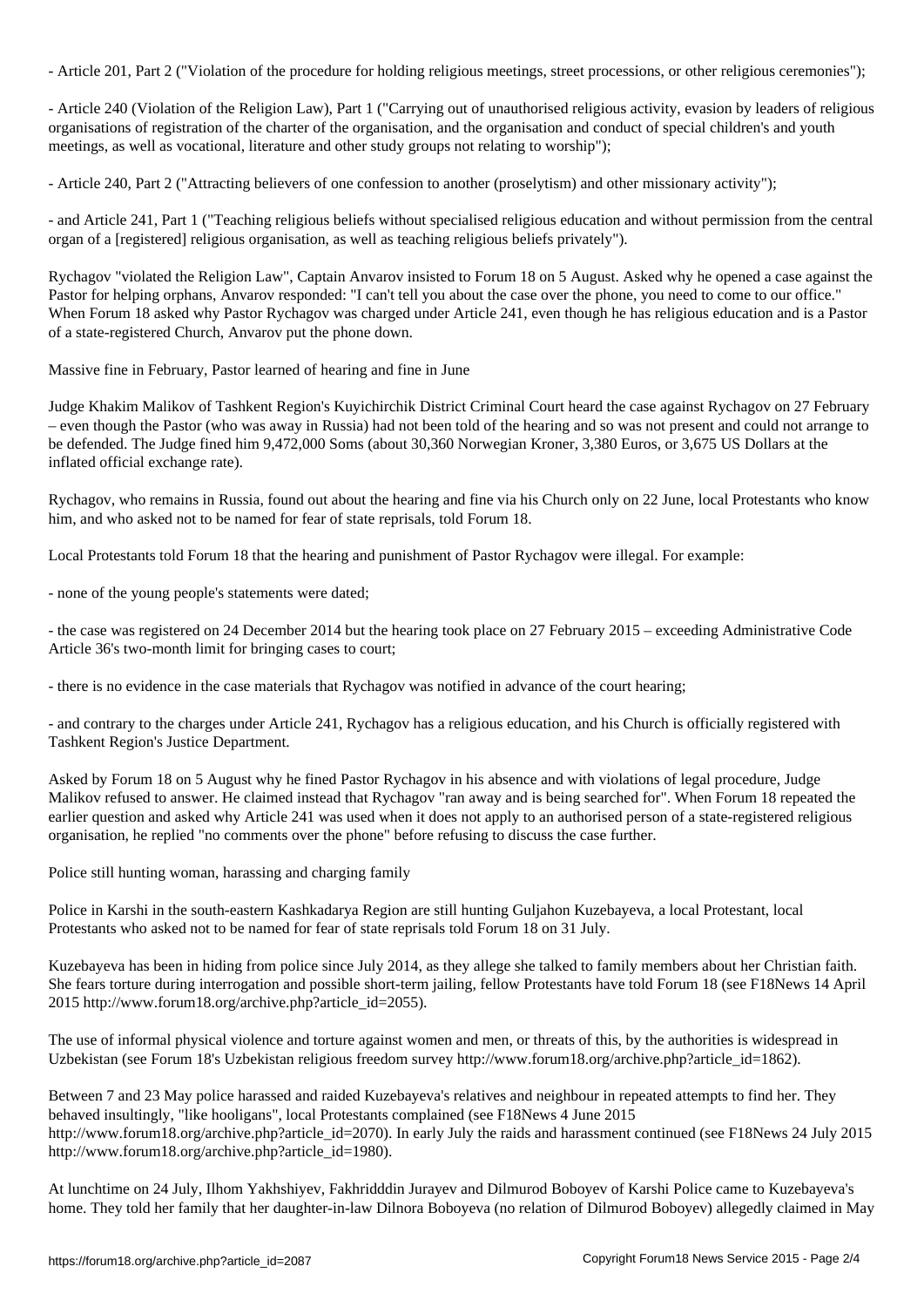the boy at Kuzebayeva's home. Police refused to provide the family with any documentation of their claims.

Police officer Yakhshiyev refused to tell Forum 18 on 5 August why police are harassing Kuzebayeva and her family. He then put the phone down.

Shahnoza Berdiyeva, Kuzebayeva's niece, was fined in mid-July "for not obeying police orders", officer Nodyr told Forum 18 on 5 August. Asked what charges were brought and where, he claimed that "I don't remember". Asked why police are harassing Kuzebayeva's family and what exactly she is accused of, officer Nodyr asked Forum 18 to call back in 20 minutes. He refused to answer and put the phone down when Forum 18 called back.

## Home raided, car confiscated

Police in Urgench in the north-western Khorezm Region on 20 July raided the home of Stanislav Kim, a member of a local Council of Churches Baptist Church, as two other local Baptists – Mirzabek Kuranbayev and Dmitry Krasnokutsky – were with him, local Protestants told Forum 18 on 5 August.

"Police checked passports, and then claimed that a woman wrote a complaint that Kim gave two Christian books to her brother as a present," the Protestants told Forum 18. Kim had given the man the books at his request, they added. Police then searched Kim's home and car, and confiscated Kim's passport, several books and a notebook from the car, as well as the car itself. Kim's passport has been returned, but not his car.

The officials then brought all three Baptists to Urgench Police Station, and put Pastor Kim's car in the Police Station's pound for confiscated cars.

Detained, interrogated, pressured

The three Baptists were kept at the Police Station for questioning until 1 am the following morning, 21 July. After being released, Pastor Kim and Kuranbayev were that morning again summoned to the Police Station, where they were held for questioning all day. The 15-year-old Krasnokutsky was brought to the Police Station that evening.

Major Shukhrat Masharipov and Major Shavkat Bekjanov of Urgench Police's Struggle with Extremism and Terrorism Department demanded that Kuranbayev and Krasnokutsky state that Pastor Kim is "teaching religion illegally", local Protestants complained. Kuranbayev was questioned in Uzbek, a language he does not understand, then at 10 pm sent to a detention centre for minors. He was released the next day, 22 July.

Local Protestants fear that charges will be brought against Pastor Kim under Administrative Code Article 241, Part 1 ("Teaching religious beliefs without specialised religious education and without permission from the central organ of a [registered] religious organisation, as well as teaching religious beliefs privately").

No-one from Urgench Police was willing to discuss the case with Forum 18 on 5 August. Questioned by Forum 18 about the pressure exerted on two Baptists, including a minor, to incriminate Pastor Kim, police Struggle with Extremism and Terrorism Department Major Bekjanov responded: "Who are you and why should I discuss the case with you over the phone?" (END)

For a personal commentary by a Muslim scholar, advocating religious freedom for all as the best antidote to Islamic religious extremism in Uzbekistan, see http://www.forum18.org/Archive.php?article\_id=338.

For more background, see Forum 18's Uzbekistan religious freedom survey at http://www.forum18.org/Archive.php?article\_id=1862.

Full reports on freedom of thought, conscience and belief in Uzbekistan can be found at http://www.forum18.org/Archive.php?query=&religion=all&country=33.

A compilation of Organisation for Security and Co-operation in Europe (OSCE) freedom of religion or belief commitments is at http://www.forum18.org/Archive.php?article\_id=1351.

Follow us on Twitter @Forum\_18 (http://twitter.com/forum\_18)

Follow us on Facebook @Forum18NewsService (http://www.facebook.com/Forum18NewsService)

All Forum 18 text may be referred to, quoted from, or republished in full, if Forum 18 is credited as the source.

All photographs that are not Forum 18's copyright are attributed to the copyright owner. If you reuse any photographs from Forum